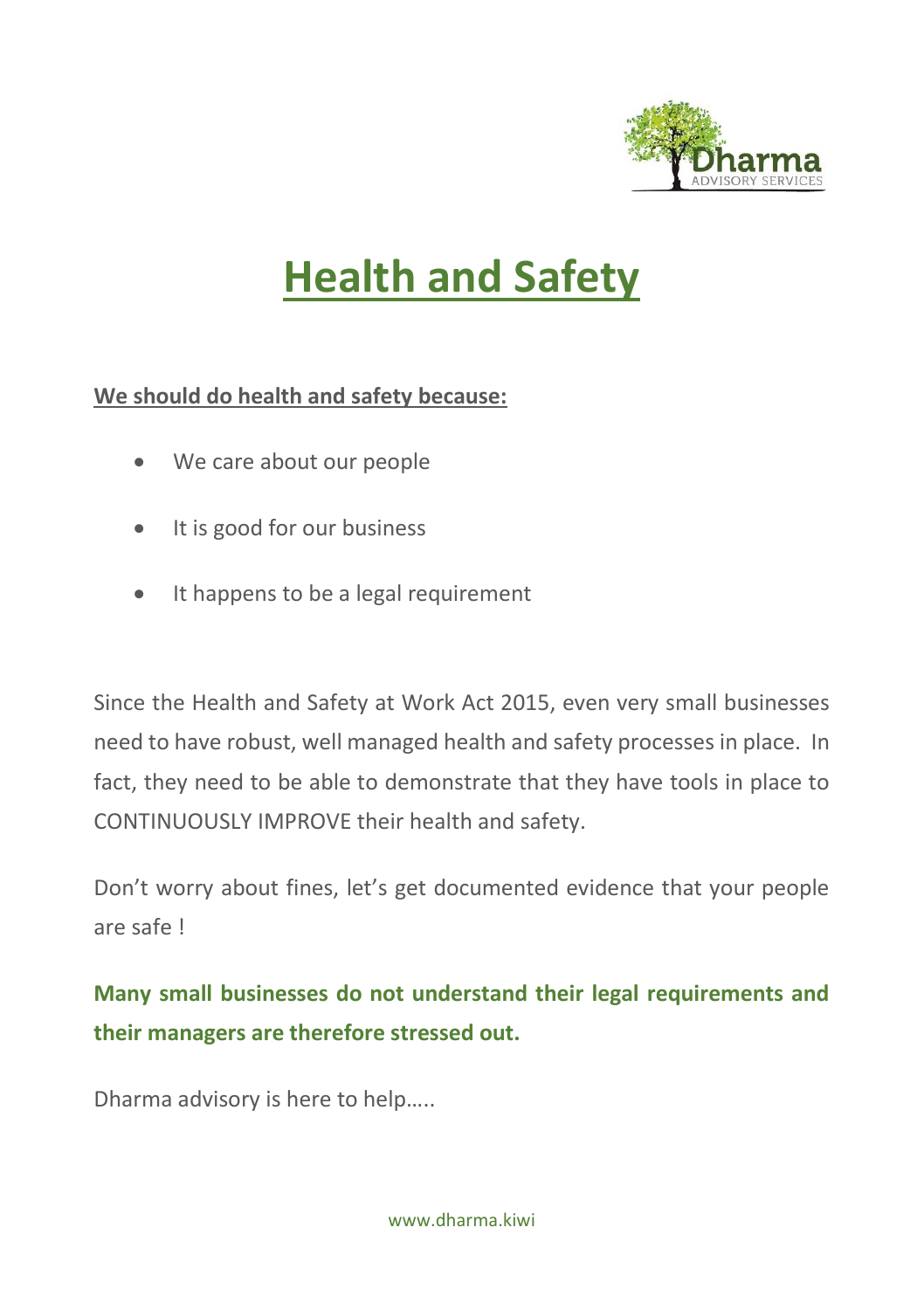### **Our Health and Safety System**

We have created a very simple process.

All of the process, forms and templates that you need to keep you people safe (and comply with the law) are included.

We have even gone the extra mile and included some additional Policies and training modules to make life easier for you and to save you money.



All forms are available electronically

## **Implementation help and on-going support is available Total Cost \$495 + GST**

www.dharma.kiwi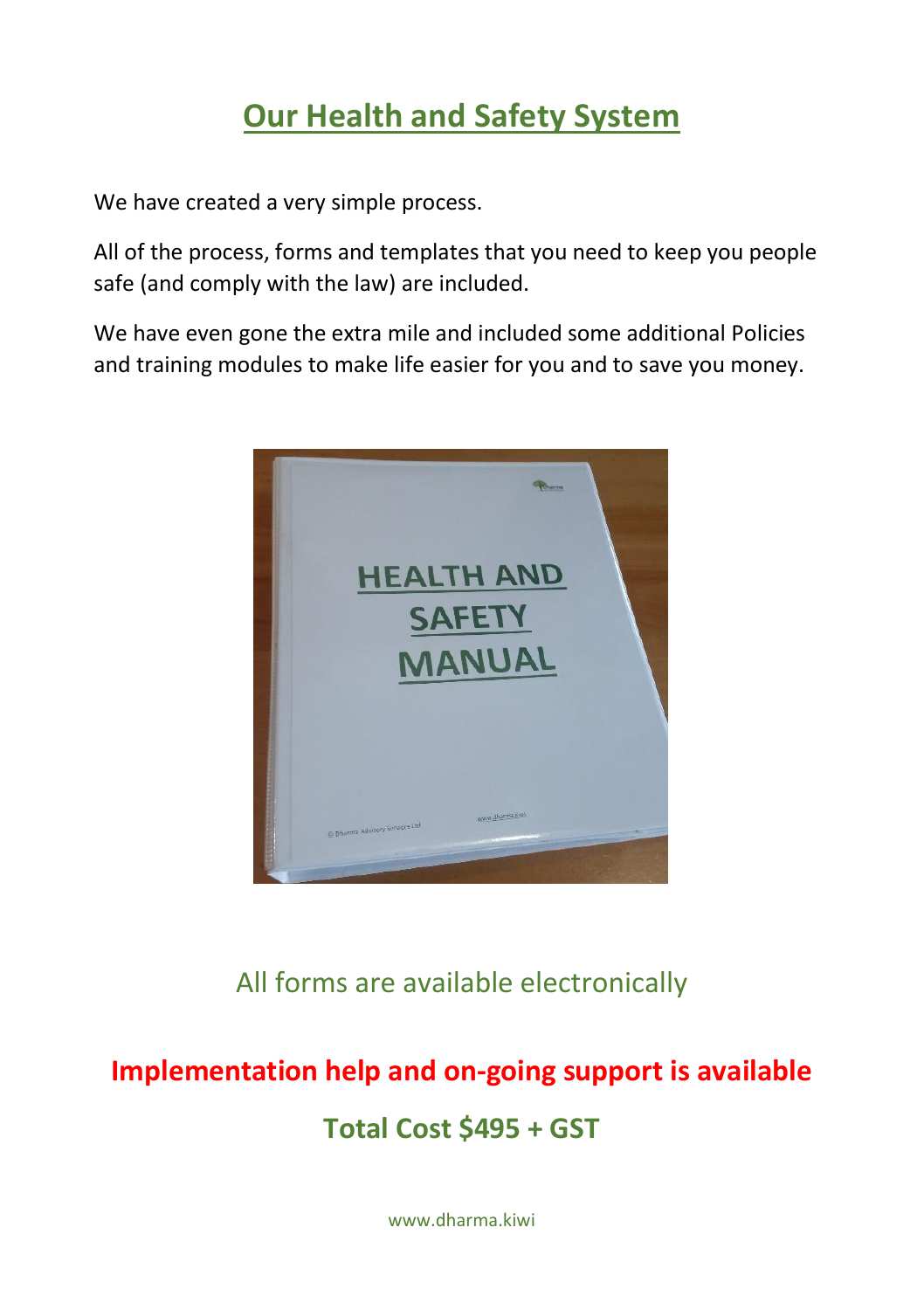### **Contents of the Dharma H&S Manual**

#### Policies

- Health and Safety
- Safe Driving
- Stress and Fatigue

#### Forms and Templates

- Risk Management / JSA
- Hazard Identification and Investigation
- Task Observation
- Monthly Workplace Audit
- Hazard Register
- Safe System of Work
- Weekly Vehicle Checklist
- Staff Induction Quiz
- Incident Reporting and Investigation
- Contractor Declaration
- Contractor Sign In
- **•** Emergency Evacuation
- Meeting Minutes
- Quarterly Board Report
- Staff Survey

#### Tutorials – with Quiz answer sheet

- Staff Induction
- Manual Handling
- GPI/OOS/RSI
- Emergency Warden
- Chemical Awareness
- Stress Management
- Incident Management
- Compassion Fatigue